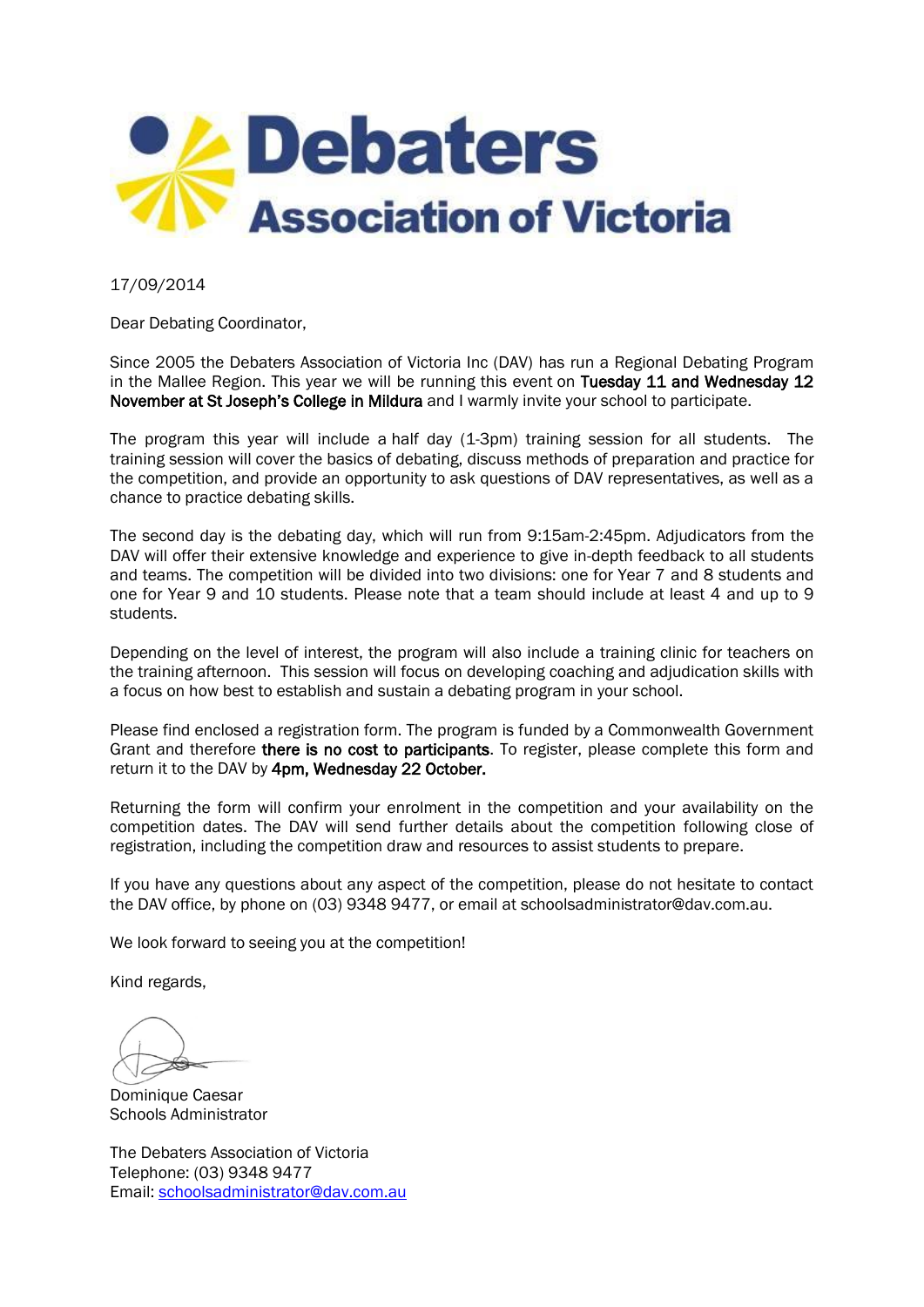# The Debaters Association of Victoria Mallee Regional Debating Competition

Since 2005, the DAV has run regional programs around Victoria to encourage students in rural areas to become involved in debating. Our regional programs are open to any student in years 7 to 10, regardless of their debating experience. This year the Mallee program will include a training session for beginner debaters followed by a day of debates for students in years 7 to 10.

### Training Day

The training day (an optional component open to all year levels but targeted at students with limited debating experience) will be held on Tuesday 11 November at St Joseph's College. This session will cover the basics of debating; methods of preparation; and how to formulate an argument and develop a case. The training day provides students with an opportunity to build on debating skills and confidence prior to the competition day. This is also a chance for students to ask questions of DAV trainers and adjudicators and to benefit from their extensive experience.

#### Debating Competition

The debating competition is divided in to two divisions: years 7/8 and years 9/10. Debates will be held on Wednesday 12 November at St Joseph's College from 9.30 am until 3.00 pm. Each division has three debates, including one secret topic debate. All debates are viewed by experienced adjudicators who will offer students indepth and constructive feedback.

#### Why Debate?

Participating in debating is a great way for students to build their public speaking skills, develop critical thinking and to work closely with other schools in the region. The Mallee Regional Debating Competition is a rare opportunity for students to gain feedback from experienced adjudicators and to participate in a structured and welcoming interschool program.

# When?

**Training Day: Students are** invited to join us on Tuesday 11 November at St Joseph's College Mildura from 1pm until 3 pm for an optional training session.

Competition Day: For students in years 7-10, held on Wednesday 12 November at St Joseph's College Mildura from 9.30 am until 3.00 pm.

### Fees

Thanks to a Federal Government grant, we are able to offer the program at no cost to participating schools.

# **Registration**

Coordinators must complete a registration form and submit it to the DAV through fax or email by 4pm, Wednesday 22 October.

# DAV Office

#### Office Hours Weekdays 10AM–5PM

#### Contact Details

Phone: 9348 9477 Fax: 9348 9466 Email: debater@dav.com.au